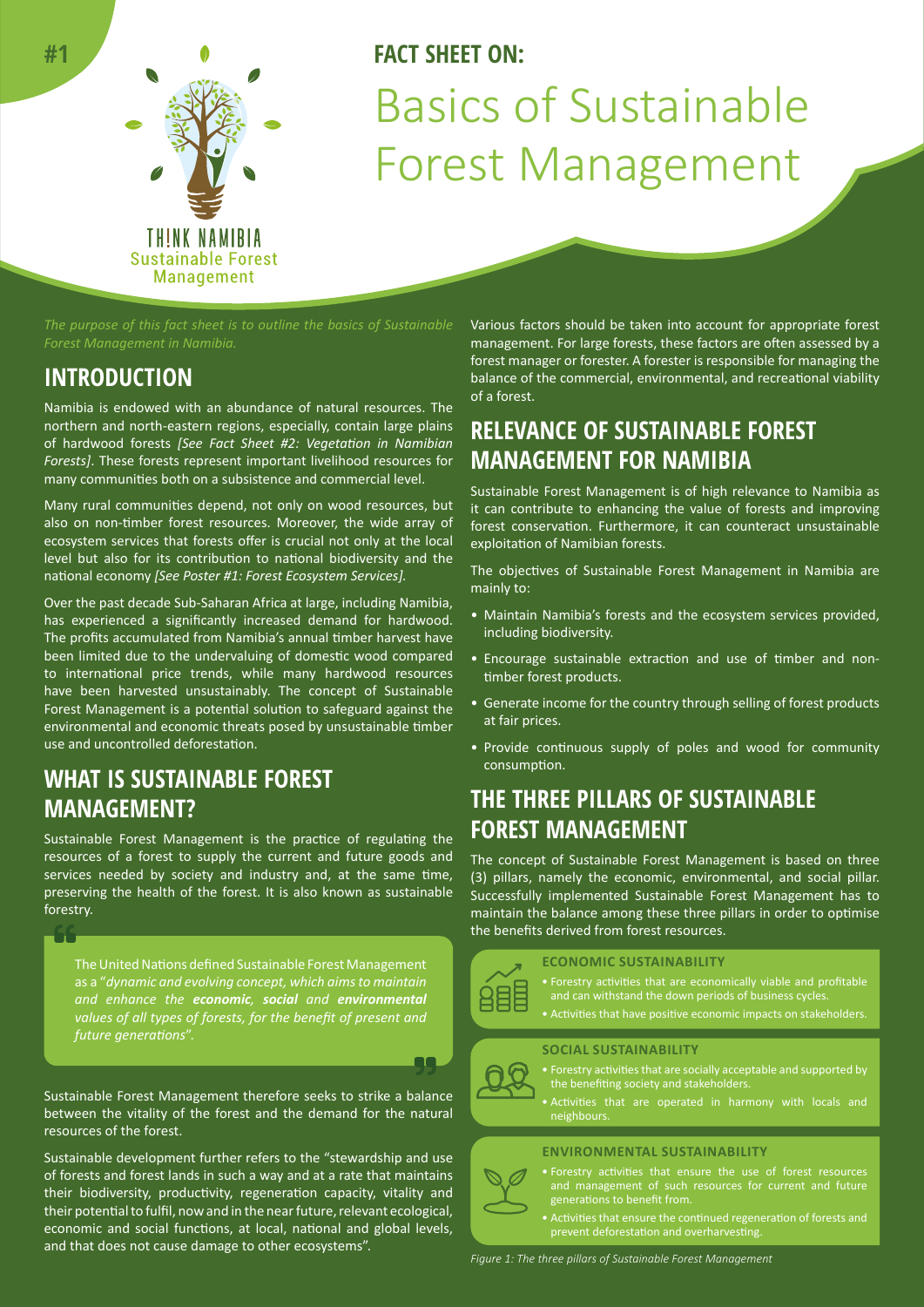## **THE SEVEN CRITERIA FOR SUSTAINABLE FOREST MANAGEMENT**

### **CRITERION 1: Maintenance and Improvement of Forest Resources and their Contribution to Global Carbon Cycles**

#### **INDICATORS**

- Total area of natural forests.
- Total woody biomass of natural and planted forests.
- Total tree volumes in various areas.

#### **CRITERION 2: Maintenance of Productive Capacity of Forests**

#### **INDICATORS**

- Regeneration of key forest species.
- Forest areas with management plans for sustainable wood production.
- Annual removal of timber compared to sustainably determined amount.
- Annual volume of non-timber forest products removed.
- Area and percentage of growing stock of local and exotic species in plantations.

#### **CRITERION 3: Maintenance of Protective Functions of Forests including Conservation of Soil and Water Resources**



#### **INDICATORS**

- Forest areas managed for the protection of soils and water resources.
- Forest management activities that promote soil conservation.
- Areas with significant soil degradation.
- Forest management activities that meet best practice to protect water resources.

#### **CRITERION 4: Conservation and Maintenance of Biological Diversity of Forests and Other Wooded Lands**



*Ecosystem Diversity*

- Forest areas by forest ecosystem types, ownership, or tenure.
- Forest areas in protected areas.

#### *Species Diversity*

- Fragmentation of forests.
- Number of indigenous species.
- Number and status of indigenous species at risk.
- Conservation efforts focused on species diversity.

#### *Genetic Diversity*

- Number and geographic location of species at risk of losing genetic variation.
- Population levels of species to describe genetic diversity.
- Conservation efforts focused on genetic diversity.

#### **CRITERION 5: Maintenance of Forest Health and Vitality**

#### **INDICATORS**

- Area of forest affected by biotic factors such as insects and alien invasive species.
- Area of forest affected by abiotic factors such as fires or floods.

#### **CRITERION 6: Maintenance and Enhancement of Socio-Economic Benefits of Forests and Other Wooded Lands**

#### **INDICATORS**

#### *Production and Consumption*

- Value and volume of wood and wood products.
- Value of non-timber forest products collected.
- Income generated from forest-based environmental services.
- Consumption of wood and wood products in roundwood equivalents.
- Total consumption of non-timber forest products.
- Value and volume of roundwood exported or imported.
- Value of exports and imports of non-timber products.
- 

- in forest management.
- Annual investment and expenditure in forest research, extension, and education.
- Employment in the forest products sector.
- Average annual wage rates, income, and injury rates in major forest sectors.
- The resilience of forest-dependent communities.
- Area and percentage of forests used for subsistence purposes.
- Distribution of revenues derived from forest management.

#### *Recreation and Tourism*

- Forest areas available and managed for recreation and tourism.
- Number, type, and geographic distribution of visits and tourism facilities.
- Forest areas managed to protect cultural, social, and spiritual values.
- The importance of forests to people.

#### **CRITERION 7: Legal, Institutional, and Economic Framework for Forest Conservation and Sustainable Management**

#### **INDICATORS**

- Extent to which the legal framework supports the conservation and sustainable management of forests.
- Extent to which the institutional framework supports the conservation and sustainable management of forests.
- Extent to which the economic framework supports the conservation and sustainable management of forests.
- Capacity to measure and monitor changes in the conservation and sustainable management of forests.
- Capacity to conduct and apply research and development aimed at improving forest management and delivery of forest goods and services.











- 
- 
- 
- 
- Exports as a share of wood and wood products production, and imports as a share of wood and wood products consumption.

#### *Investment in the Forest Sector*





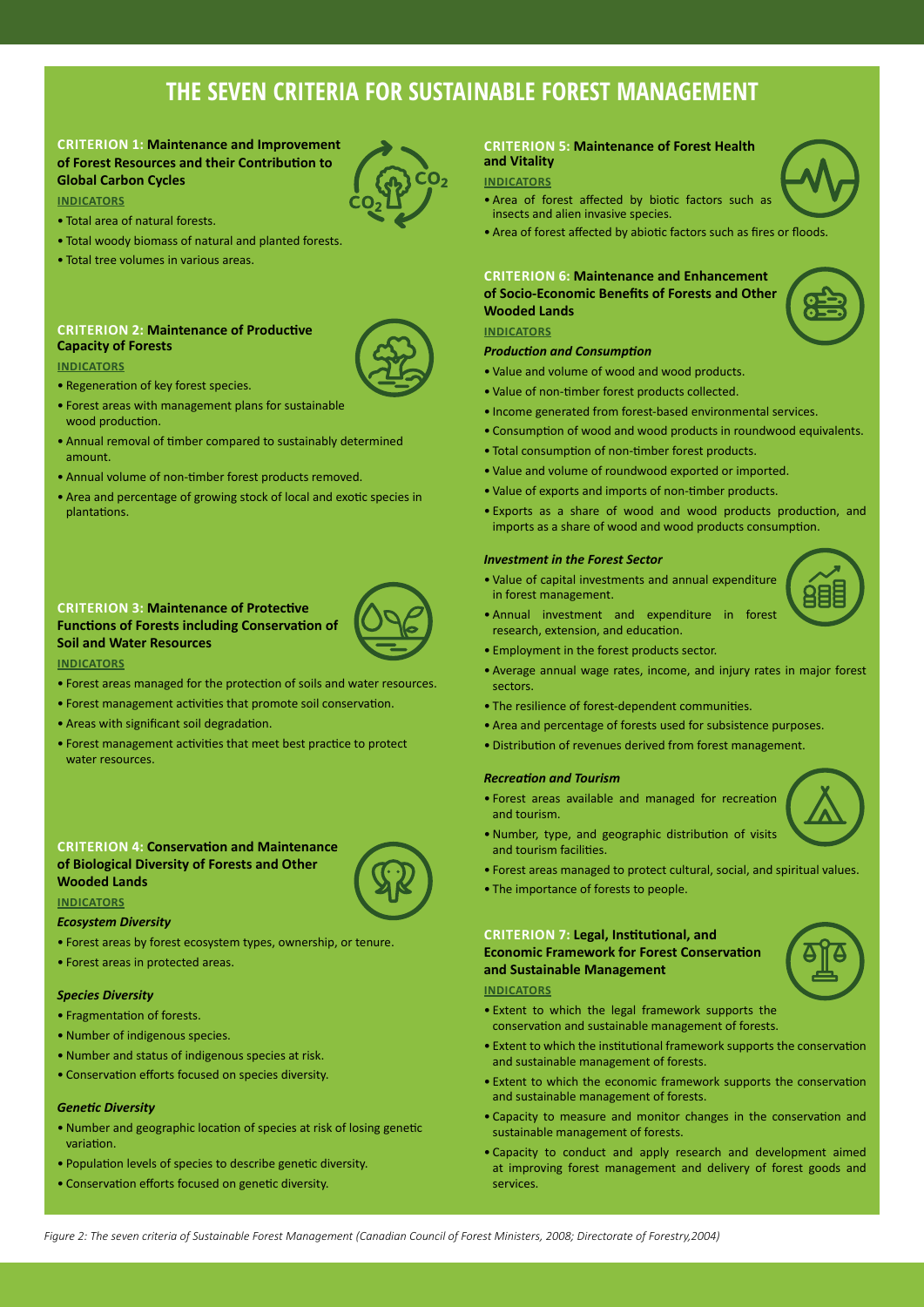### **MEASURING SUSTAINABLE FOREST MANAGEMENT**

Certain tools are available to measure the success and effectiveness of Sustainable Forest Management approaches. These tools come in the form of criteria and indicators having the following characteristics:

- Feasible and objective.
- Scientifically valid.
- Compatible with sustainable development goals.
- Comprehensive.
- Applicable to all approaches to Sustainable Forest Management.
- Applicable at both local and national levels.
- Relevant for decision making, monitoring, and reporting.

Several international meetings have proposed the use of seven (7) criteria for measuring Sustainable Forest Management. Namibia has also developed criteria that are aligned with the international ones.

Criteria and indicators can be implemented at regional, national, and forest levels. They further help in strengthening stakeholder relations and informing policy development, which is important for ensuring successful Sustainable Forest Management.

### **CERTIFICATION AS PART OF SUSTAINABLE FOREST MANAGEMENT**

Forest certification *[See Poster #2: Forest Certification in Namibia]*  is an important tool in Sustainable Forest Management as it helps create the balance between the social, economic, and environmental aspects of sustainability.

Certification provides support for forest trade and industry through standardised branding and marketing of forest products.

It is important to make sure that certification is complemented by good institutional support. This ensures that forests are well managed and that the livelihoods of the forest dependants and other stakeholders are sustained.

### **FOREST INVENTORY AS PART OF SUSTAINABLE FOREST MANAGEMENT**

One of the key aspects in the use of forest resources is to quantify the resources that are available in a forested area. This quantification is usually done through a forest inventory *[See Fact Sheet #3: Forest Inventory]*. It helps in assessing forest degradation and deforestation while increasing indirect benefits to the environment and people. Forest management would not be sustainable without a forest inventory as there would be insufficient information for planning and implementation. The importance of inventories as part of Sustainable Forest Management should not be underestimated as they also provide information for silviculture treatments *[See Fact Sheet #5: Silviculture of Natural and Planted Forests]* and timber harvesting *[See Poster #3: Timber Harvesting in Namibia]*.

## **SILVICULTURE AS PART OF SUSTAINABLE FOREST MANAGEMENT**

Silviculture is essential for successful Sustainable Forest Management. It is the process of controlling the establishment, growth, composition, and health of a forest. Silviculture aims mainly at increasing the production of wood and other forest products, but also at improving the social and ecological functions of the forest. Thus, Sustainable Forest Management is impossible without proper silviculture.

## **CHALLENGES IN IMPLEMENTING SUSTAINABLE FOREST MANAGEMENT**

Sustainable Forest Management faces challenges that could limit the implementation of the approach and its benefits. Being aware of them makes it possible to address them.

*Table 1: Challenges in implementing Sustainable Forest Management (African Union Commission, 2020)*

| <b>Category</b>       | <b>Challenge</b>                                                                    |
|-----------------------|-------------------------------------------------------------------------------------|
| Institutional         | • Limited capacity building.                                                        |
|                       | • Poor coordination of activities between<br>institutions.                          |
|                       | • Low participation from civil society in<br>forestry related activities.           |
| Socio-economic        | • Gender equality issues.                                                           |
|                       | • Communication barriers.                                                           |
|                       | • Limited understanding of Sustainable<br>Forest Management.                        |
|                       | • Undefined benefits sharing approaches.                                            |
|                       | • Rapid population growth.                                                          |
| Environmental         | • Low regeneration rates of species.                                                |
|                       | • Increased deforestation and forest<br>degradation.                                |
|                       | • Challenges to forest health, including fires<br>and floods.                       |
|                       | • Impacts of climate change and climate<br>variability.                             |
| <b>Technical</b>      | • Lack of or limited monitoring of forest<br>resources.                             |
|                       | • Limited professional capacity to carry out<br>inventories and monitoring.         |
|                       | · Inadequate data storage facilities.                                               |
| Policy and governance | • Developing legislation for Sustainable<br>Forest Management is a lengthy process. |
|                       | • Corruption and illegal exploitation.                                              |
|                       | • Limited approaches for acquiring domestic<br>funds to support the sector.         |
|                       | · Undefined resources ownership.                                                    |

### **CONCLUSION**

The Namibian forestry sector continues to make strides and improvements towards Sustainable Forest Management. The country has notable policies and regulations *[See Fact Sheet #8: Legal Framework of Forest Management in Namibia]*, and institutional support at various levels to implement Sustainable Forest Management. These policies and regulations need however to be combined with providing a larger number of regional forestry staff and equipping them with necessary resources to carry out their tasks. More intensive capacity building for forestry staff, institutions, and other local stakeholders also needs to be offered, with a greater measure of decentralisation of services.

Furthermore, with programmes such as community forestry *[See Poster #4: Management of a Community Forest]* and Community Based Natural Resources Management, communities are being integrated into forest management. This is crucial as it helps communities in meeting their basic needs through forest ecosystem services, in developing resilience to climate change, and in continuing to contribute to socio-economic development.